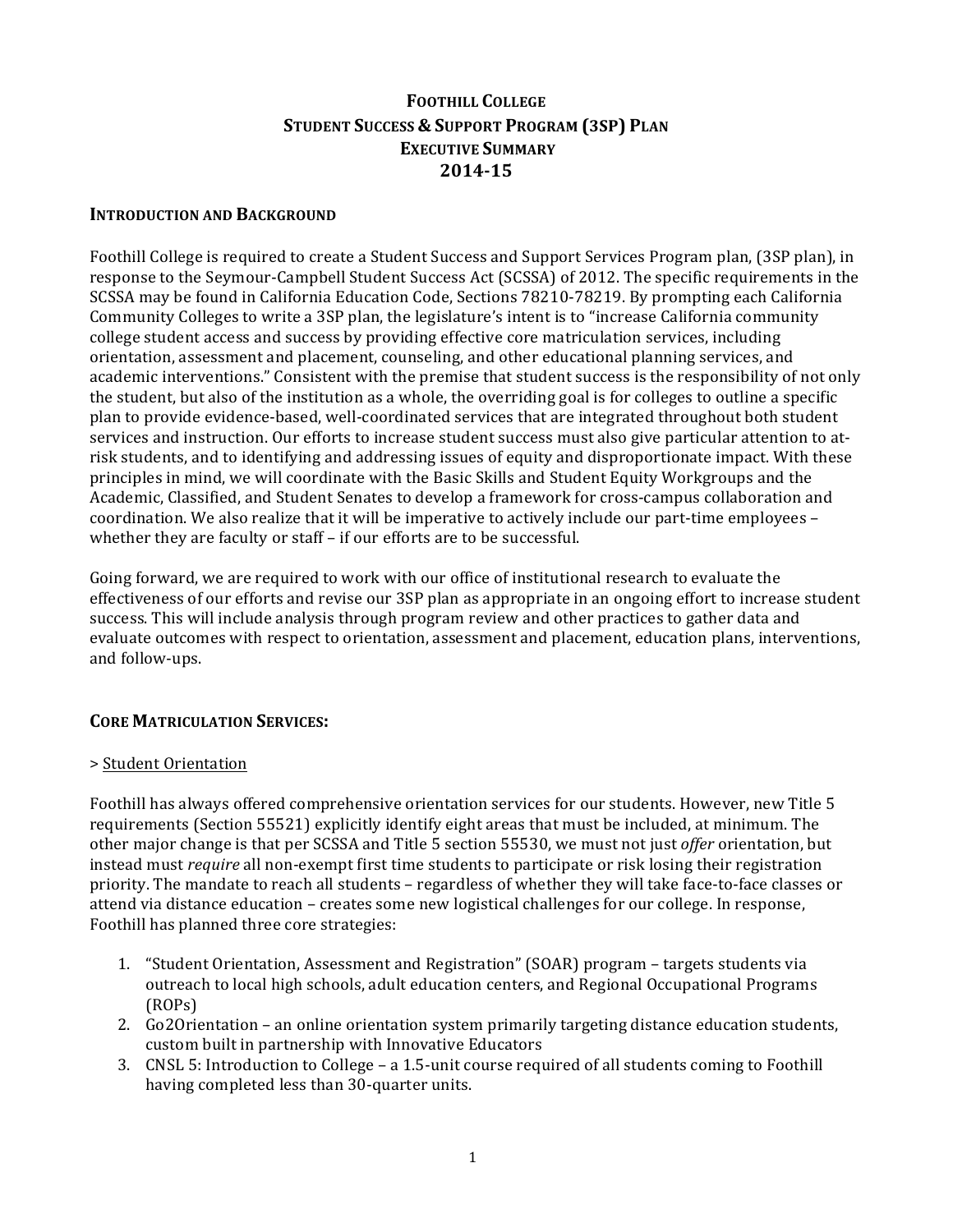To monitor the effectiveness of these strategies, we will collaborate with our Office of Institutional Research as well as our Student Equity Workgroup. We are also mindful of the need to examine both quantitative and qualitative data to determine whether there are significant differences in the efficacy between our three core strategies, and identify any disproportionate impact that may be occurring.

#### $>$  Assessment and Placement

Title 5 requires all non-exempt, first time students to participate in assessment. The primary goal is to measure their strengths and weaknesses in the areas of mathematics and English for appropriate placement into math and English/ESLL courses. However, assessment is also intended to collect data about the student's "study and learning skills, aptitudes, goals educational background and performance, and the need for special services." These requirements are not new, but the SCSSA does place special emphasis on the use of multiple measures of assessment and on monitoring for any disproportionate impact. To meet the requirements, Foothill will continue to use the web-based Accuplacer for English, ESLL, and math, at least in the short-term. Students may take the Accuplacer tests on the main campus, at Middlefield, or at high schools on request.

During the development of our 3SP plan, we identified several areas meriting immediate review and possible modification. The first of these was our use of multiple measures for assessment and placement, so this year as a campus community we plan to consider which multiple measures might be most immediately implemented to facilitate accurate placement. We also realize that as early as 2015-2016 we will be required to use the state-mandated Common Assessment as one of our assessment measures, so this year we will prepare to align our practices with the requirements in the Common Assessment Initiative. Academic integrity was also identified as a potential concern, so we also plan to pilot an identity verification system for students completing their assessments online.

A second major concern is pre-test messaging: many students do not recognize the importance of placement tests, and inadequate preparation may well adversely affect their ultimate success in college. We currently offer test preparation through a partnership with EdReady, by referral to Khan Academy resources, and through our Summer Bridge program but realize the messaging and services may not be as effective as possible. Consequently, we plan to work with Institutional Research to evaluate the utilization and effectiveness of our test preparation services, as well as examine our re-test policies. We're also working to meet with feeder high school faculty and administrators to demonstrate EdReady, review assessment services and placement criteria and create an understanding of the importance of the placement tests.

# $>$  Counseling, Advising, and Other Educational Planning Services"

Title 5 requires us to include plans to provide counseling and advising services, to ensure that all nonexempt students create a student education plan (SEP), and to provide follow-up services for at-risk students. Although these services have always been available to our students in various forms, the development of our 3SP plan has provided an opportunity to review and revise our practices to best support student success.

Our counseling services are available in a variety of formats to meet individual student needs. Students may get one-on-one counseling with a counseling faculty member, and sessions can be in-person, and/or by email, phone or Skype. Faculty counselors provide group counseling/advising services in face-to-face and online courses in a variety of academic, career, personal and transfer topics; they also work with staff to offer targeted workshops on issues such as resume writing, study skills, and interviewing. Students may also take advantage of one of the many self-paced online counseling/advising tools such as ASK Foothill, Assist.org, Career Café, or StudentLingo. Professional development for faculty and staff regarding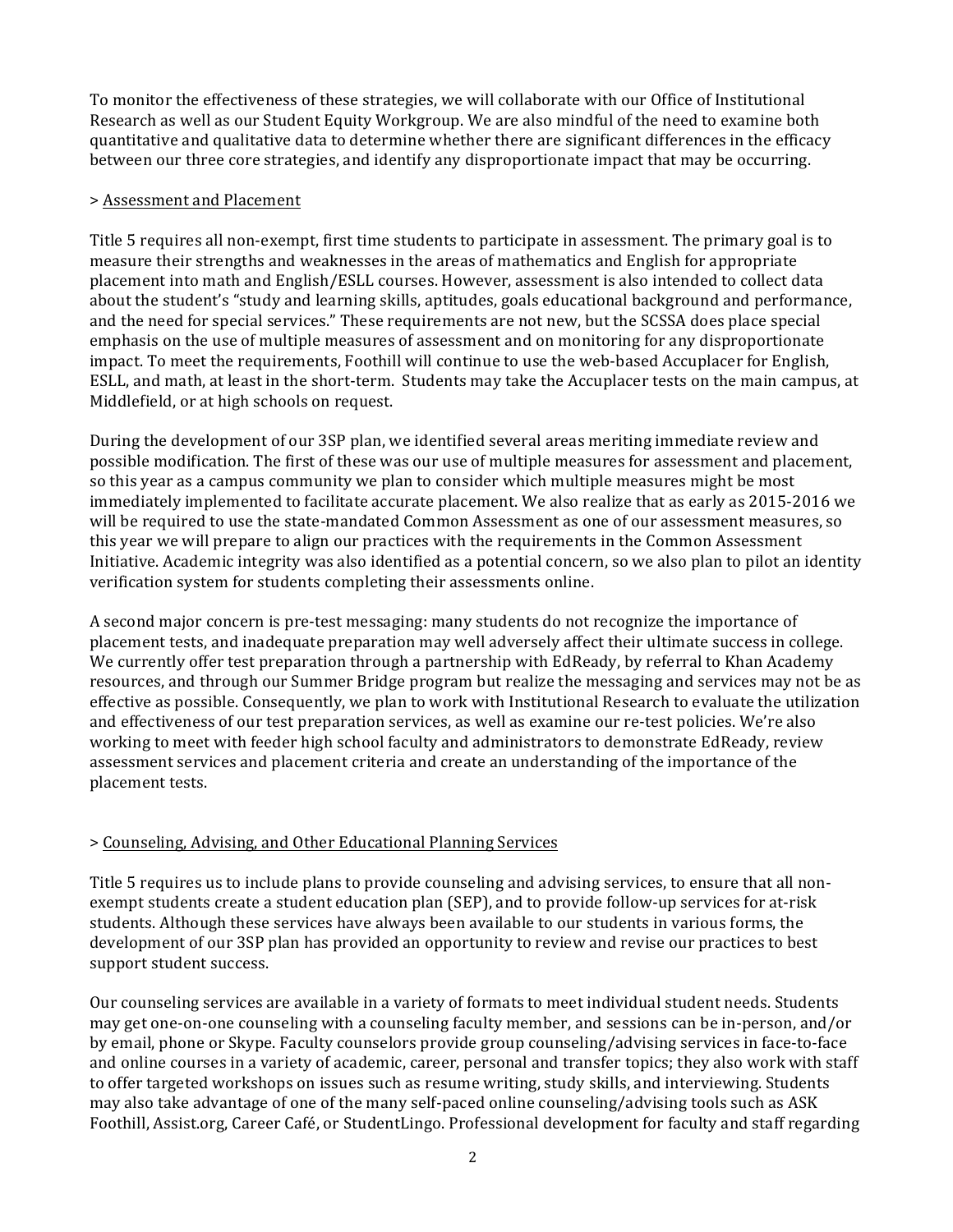these resources is needed in order to increase the rate at which we refer students to them. Recognizing that face-to-face services may have different impacts than online services, we plan to work with Institutional Research to monitor the effectiveness of our services, with particular attention to identifying and mitigating disproportionate impact.

Finally, Title 5 section 55520 requires us to assist all non-exempt students with developing an education plan. This provides a challenge because few students are non-exempt, requiring the limited counselors we have to serve many thousands of students. Last year, in 2013-2014, our ratio was about 1,002 students per counselor. Students may work one-on-one with a counselor in  $30$ -minute session(s) to meet this need, and/or can develop their education plan in their CNSL 5 (Orientation to College) class. Once developed, students may monitor their plan in Degree Works, our online degree audit system. Most students meet with their counselor quarterly to update plans, review their personal outcomes and prepare for transfer, degree or certificate completion.

# > Follow-up for At-Risk Students

We recognize that instructional faculty are better positioned to implement early alert and necessary interventions for at-risk students than any automated system. A key need is for faculty professional development in this area, with targeted efforts to include our many part-time faculty members. We envision a robust, institutionally supported, ongoing program of faculty professional development regarding tested student-success practices to implement in the classroom, with an emphasis on prevention as opposed to reaction.

We have already implemented an early-alert system with physical science, math and engineering faculty. By the start of the Winter quarter 2015, we will have launched an early alert and remediation program for online learners.

We plan to identify and support at-risk students with our Early Alert system. By Title 5 definition, at-risk students include (credit or non-credit) basic skills students, students with no education plan, and/or students on probation or facing dismissal. This year we will add Early Alert to our ADVOCATE online system for reporting behavioral issues. We place registration holds on students who have not taken CNSL 5, and monitor five levels of academic and progress probation. Of course, faculty and staff may also identify potentially at-risk students via interactions in the classroom or elsewhere on campus.

We currently direct students needing additional support to online resources like EdReady and Smarthinking, and provide supplemental instruction and general academic assistance through on-campus" resources such as the PSME Center, the Teaching and Learning Center, Disability Resource Center, Veterans' Resource Center, Cooperative Agencies Resources for Education (CARE), and EOPS tutoring and through on-campus programs like Pass the Torch. We also work closely with counselors in the counseling center, psych services, the DRC, athletics and health center for other services that may be needed.

# > Policies

Many, if not most, of our college policies and procedures have direct and/or indirect effects on our students' likelihood of success. This necessitates student services, instruction and fiscal services to collaborate in ongoing evaluation and evidence-based decision making regarding our policies. In particular, the 3SP plan requirements direct us to examine college policies regarding student exemptions" from mandatory participation in orientation, assessment, counseling/advising, and/or education plan development. The college must also allow a student to appeal a potential violation of our student services policies.